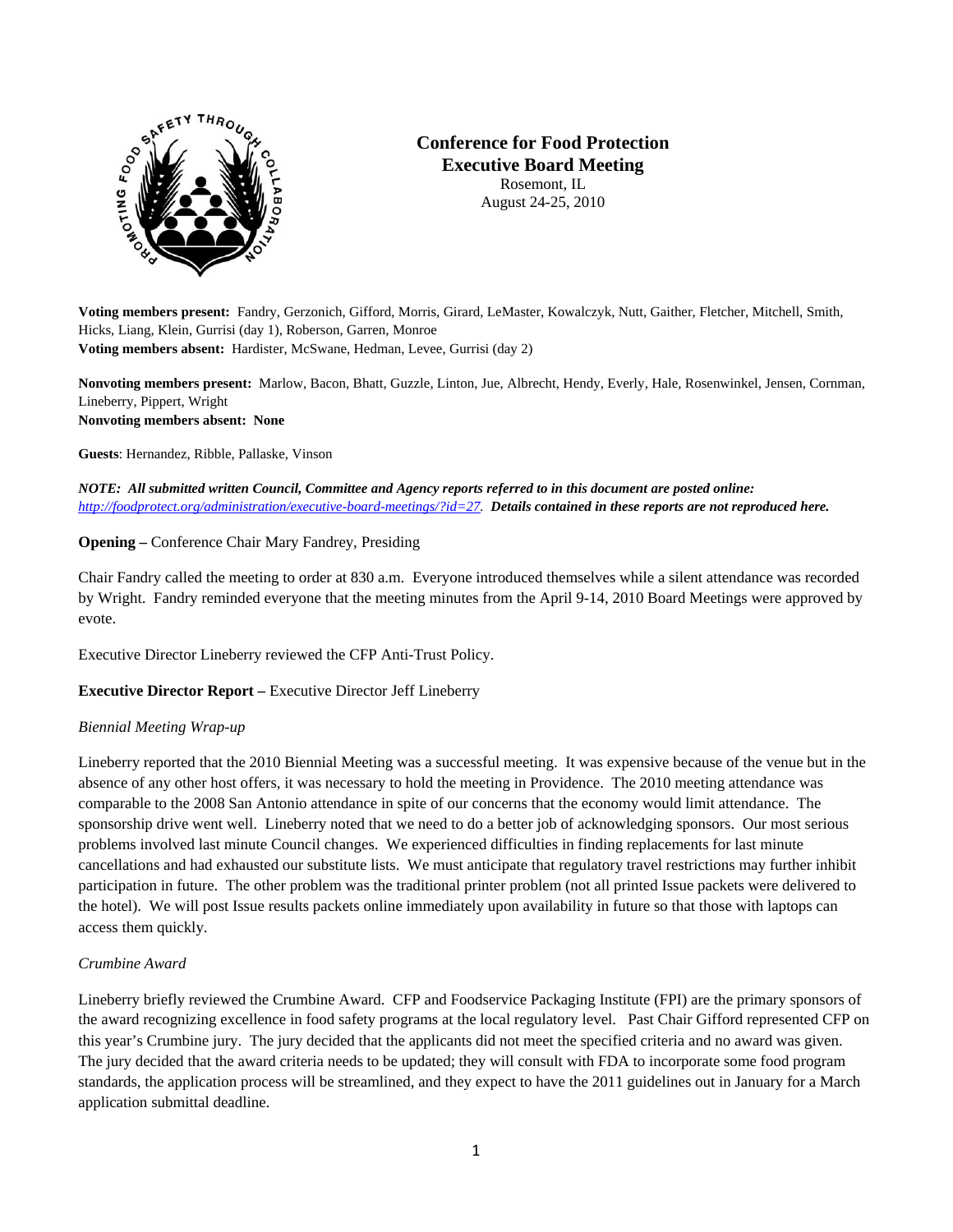### *Other Updates*

Planning for the 2012 Biennial Meeting (Indianapolis) is underway. The Local Arrangements Committee has been meeting (Linton will give report). Room rates at the Hyatt will be \$159/\$94.

Lineberry reported that Kevin Hamstra (new company name "1eightydesign") has fulfilled his contract with us. Hamstra has offered the option of continuing the relationship with a monthly rate or on an as needed rate (see new business). The CFP website is prominently featured on Hamstra's website at www.leightydesign.com.

Lineberry attended the recent International Association of Food Protection (IAFP) meeting. The Conference for Food Protection needs to follow IAFP's lead by creating a CFP "Fellow" classification to allow continued participation by those whose employment situation negates their participation in the current constituencies (students, retirees); IAFP has established a foundation to benefit the development of students interested in Environmental Health. Lineberry feels it would be appropriate for CFP to make a contribution.

### **Executive Treasurer Financial Report** – Eric Pippert

Eric summarized his previously submitted financial reports. CFP's current cash balance is approximately \$220,000. We will end the year with a balance roughly equivalent to those of the last 5 years. Expenses for the Providence Biennial Meeting were \$40k higher than the previous biennial meeting. Providence was an expensive venue largely because of added Convention Center costs. The FDA grant provided financial assistance for 48 regulators to attend.

Pippert is currently transitioning financial documents from Word to Excel and Quickbooks Financial software.

Pre-submitted Board Meeting travel requests improved this time, but Pippert reminded everyone that they need to send in requests 30 days prior to the meeting. The primary reason for this is so we know how much each person will have to supplement their travel expenses (flight and air) and Board members can plan accordingly. \$13K has been allocated per meeting and amount requested for this meeting exceeded 15K. The maximum award will be \$590.



Gifford moved and Garren seconded a motion to approve an increase in the allocation for this meeting so that members can be reimbursed for actual expenses up to the prior requested amount. The motion carried unanimously.

Gifford reminded everyone that we had near equal registration at the 2010 meeting and ended up with equal budget remainders testifying to the strength of the organization in spite of added costs



Monroe moved and Garren seconded the motion that the Board form a committee with Gifford to review the reimbursement of food expenses to attend Executive Board meetings and report back to the April Board meeting. The motion carried unanimously. Monroe, Linton and Gifford volunteered to be on the ad hoc committee.

# **Executive Assistant Report** – Lisa Wright

Wright reported that the website is running smoothly. She asked that all in attendance use the search function on the website to help with finding information and report any problems with the website to her. Wright briefly reviewed the CFP membership and demographics: 509 members (29 Academics, 4 Consumers, 297 Industry, and 178 Regulatory). Industry members break down as follows: 3 Vending, 8 Processors, 80 Food Service, 65 Food Stores, 141 Other (services, consultants, manufacturers, etc). Regulators break down as follows: 57 Federal, 93 State, 28 Local.

### **Old Business**

### *Issue 2010-I-005 (mechanically tenderized meat)*

A letter was sent to USDA recommending that FSIS promulgate regulations in response to this CFP recommendation. USDA replied that they will seek regulations as recommended. Hicks stated that the USDA has made CFP a petitioner and will keep us informed of the process. (Both letters can be found on the website: [http://foodprotect.org/biennial-meeting/?id=2010](http://foodprotect.org/biennial-meeting/?id=2010-biennial-meeting) [biennial-meeting](http://foodprotect.org/biennial-meeting/?id=2010-biennial-meeting)).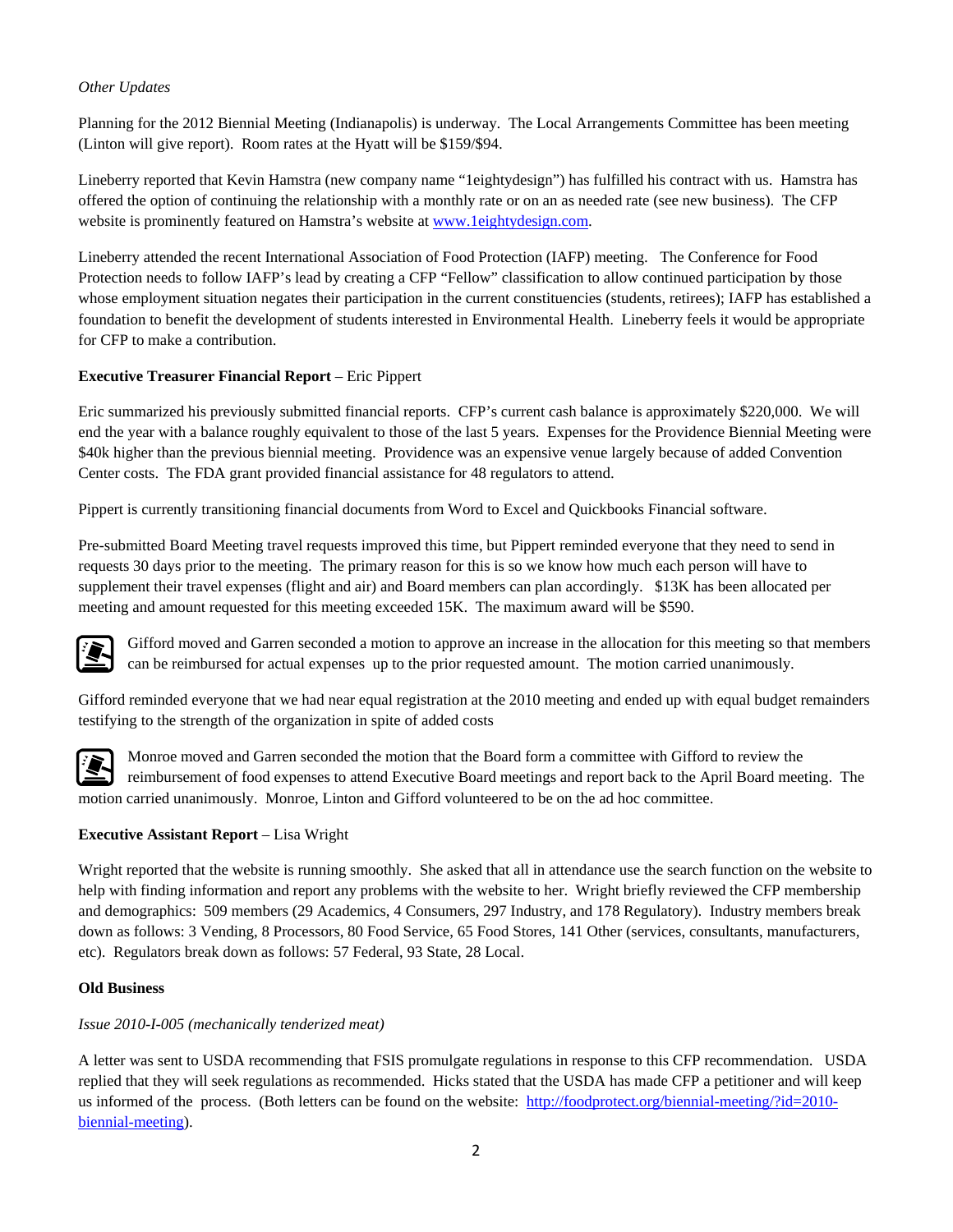### **Council Reports**

Council Summaries and Committee Reports can be found on the website: <http://foodprotect.org/work/?id=27>

### *Council I – Deborah Marlow/Brenda Bacon*

Marlow reported that Chairs for the three Council I committees were approved in June. The Mushroom Committee requests funding for meetings, purchase of software and textbooks. A Board discussion of past funding requests ensued. Board members suggested the committee seek to work with software providers and academics to acquire necessary materials and work with the conference call setup first. No funding approval would be entertained by the Board without specific requests. The Board recommends that they work towards specific goals and direction. Council I Chair will address these views with the Committee.

Marlow reported that the Recall Committee is very large. There was discussion of managing committee size and balance in general. Lineberry reminded everyone that the Conference Call service allows for 25 speaker lines and 75 listener lines. He will look into alternative services that may offer more speaker lines. Hendy mentioned that Constitution and Bylaws Committee will be looking at issues related to committee size and makeup over the next two years.



Gerzonich moved and Nutt seconded motion to acknowledge the Council I report including the committee rosters (Weisbacker must pay dues). The motion carried unanimously. One vote was in opposition due to the lack of balance on the Recall Committee.

# *Council II Report – Chirag Bhatt/Patrick Guzzle*



Garren moved and Morris seconded the motion to remove the Food Protection Manager Certification Committee from the Council II discussion since Jensen was here to report on that Committee. The motion carried unanimously.

Council II Chair Bhatt reported that all Committee Chairs were approved by evote. Catlin was approved to Chair the Inspection Form Scoring Committee but he has subsequently withdrawn. Binkley and Flynn will replace him pending approval of rosters at this Board meeting.

There was extensive discussion regarding the history and continuation of the Foodborne Illness Prevention Committee. They have expressed that their charges are unclear.



Gifford moved and Garren seconded motion to acknowledge the Council II report, approve Binkley and Flynn as Chairs of the Inspection Form Scoring Committee, approve the rosters, and advise that the Foodborne Illness Intervention Committee meet to clarify its charge. The motion carried unanimously.

Smith recommends that all future Committee reports state charges with original Issue number. Wright added this requirement to the Committee Report Template available here:<http://foodprotect.org/forms/templates/>.

### *Council III Report –Rich Linton/Robert Jue*

Linton reported that the Chairs for the three Council III Committees were approved by evote. The rosters have been finalized.



Garren moved and Gurrisi seconded motion to acknowledge the Council III report and approve the rosters (including Cole pending payment of dues). The motion carried unanimously.

### **Standing Committee Reports**

### *Constitution & Bylaws – Ruth Hendy*

Committee charges are established by 3 methods – constitutional requirements, Biennial Meeting issues, and the Executive Board. Hendy summarized charges from these various groups (see submitted report). Hendy offered revisions to position descriptions of Conference Chair and Vice Chair with changes that define neutrality. The Committee has started preliminary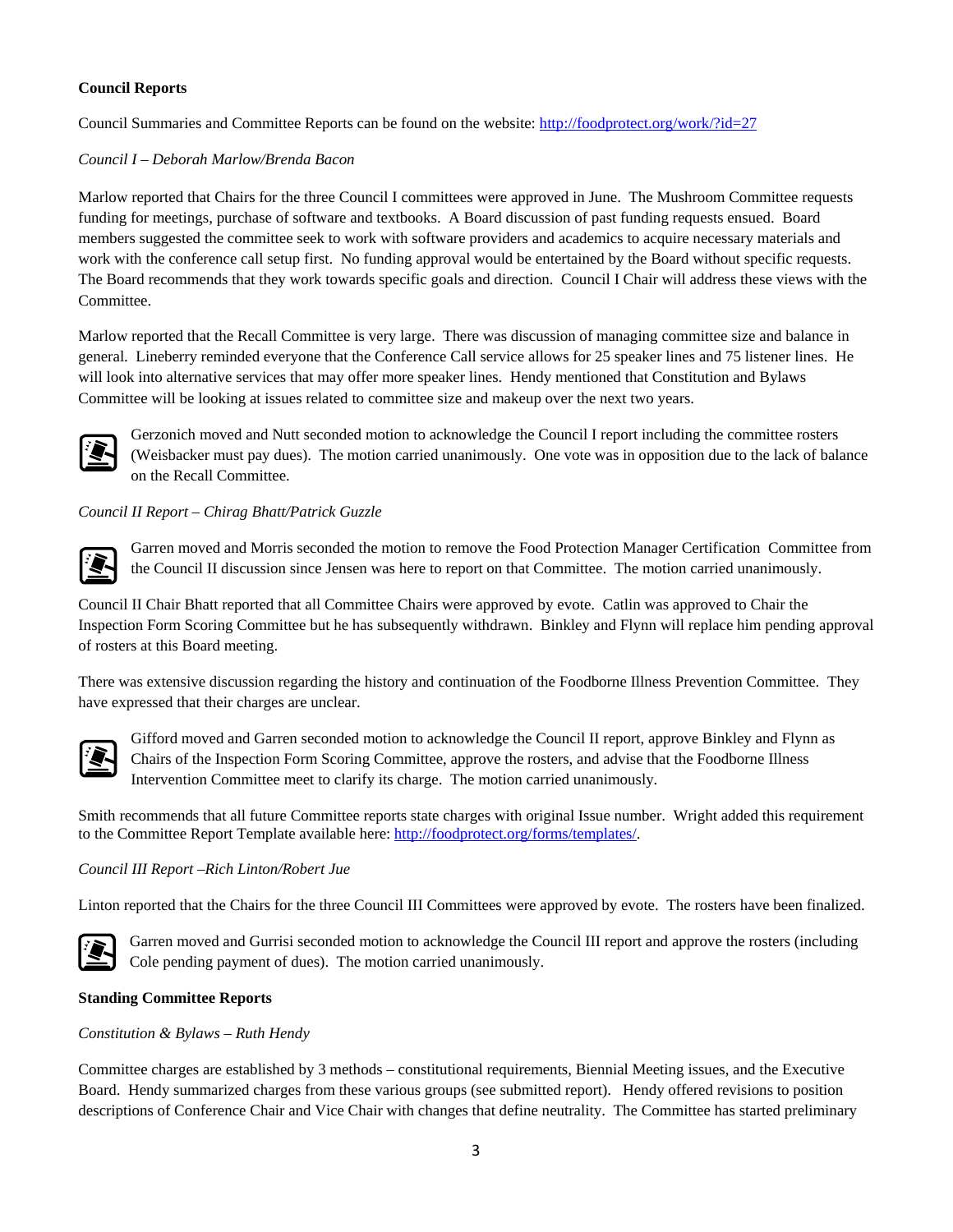work that has been done on the use of the terms Biennial Meeting and Conference. Hendy and the Board generated discussion on how to amend procedures; the goal is to keep the Procedures under the purview of the Board and not dependent upon the Issue process.



Gifford moved and Gaither seconded motion to acknowledge the Constitution & Bylaws Committee Report, approve the roster with the addition of Ferko, and accept the changes made to the Chair and Vice Chair Position Descriptions. The motion carried unanimously.

### *Program – Julie Albrecht*

 Albrecht made an informal report. She requests that Board members volunteer to assist with Committee activities including the selection of a topic for the Workshop. The following suggestions have come in: 1) biosecurity and 2) effective use of inspections (Smith), and 3) understanding and usage of new terms priority, priority foundation, and core. Board Members mentioned the need to select a topic that offers the widest possible appeal to members. Gifford suggests adding element of educational inspection vs. enforcement inspection making topic number 2 more palatable to industry. No motion was taken.

#### *Issue – Vicki Everly/Aggie Hale*

Everly reported that the roster needs Board approval. The only Committee activity to date has been to include assembling a summary of final actions based upon the 2010 Issues such as letters, charges, and what needs to be updated on the website. Everly asks that Board members review the report and make suggestions. Everly reports that she also confirmed dates with Executive Director on the 2-year calendar of dates.



Nutt moved and Garren seconded motion to acknowledge the Issue Committee report and approve the roster. The motion carried unanimously.

#### *Food Protection Managers Certification – Joyce Jensen*

Jensen reviewed the Committee roster and discussed the Committee makeup based on Committee bylaws that determines who is on the committee. The roster was previously approved by evote. Jensen asked for Board approval to add Leann Chuboff as a Consultant.

Jensen reported that the revised FPMC Standards are on the website. The FPMC's ANSI Certification Providers Workgroup has been meeting and will bring final recommendations to the August Board meeting (see Committee report). Woodley will present a FPMC orientation at tomorrow's Committee Meeting to bring new members up to speed. Jensen hopes to expand all CFP members' knowledge of the Committee and its activities via the website. She reviewed the Committee's meeting agenda for the 2 days immediately following the Board Meeting.



Nutt moved and LeMaster seconded motion to acknowledge the Food Protection Manager Certification Committee Report. The motion carried unanimously.



Garren moved and Girard seconded motion to include Chuboff as a consultant, and add a charge for the Committee to review/revise the Committee bylaws to clarify membership criteria (with Constitution & Bylaws Committee input). The motion carried unanimously.

#### *ANSI-CFP Accreditation Committee (ACAC)* – Lee Cornman with Jensen and Lineberry

Lineberry reported that we have one open CFP/ACAC representative position to fill. Jensen reported that she has been working to identify someone qualified to fill Lewis' ACAC representative position (See ACAC report below). FDA feels that FDA personnel should not be voting members on that Committee. Suggestions as possible replacements were Chuboff or Lineberry. The Committee will investigate the appropriateness of these suggestions and make a recommendation for evote. ACAC next meets in November.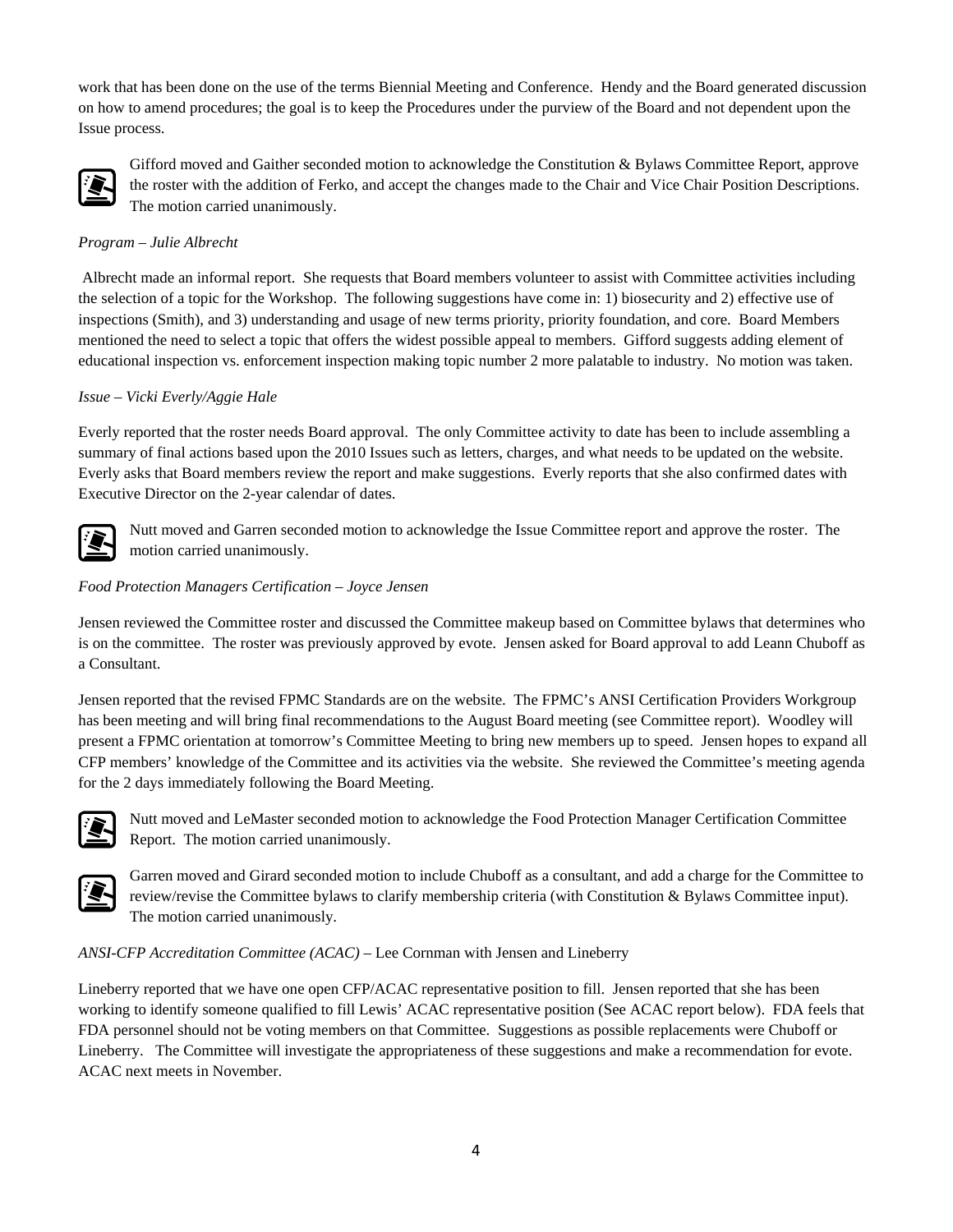Cornman currently serves as one representative and Jim Lewis will end his term pending identification of a replacement for his position. Two CFP Representatives to the ACAC Committee serve up to 2 4-year terms. The Board discussed appointing one ACAC representative as an *ex officio* member of the Board to generate more Board ownership of the standards.



Gifford moved and Gaither seconded motion to appoint 1 ACAC rep as an *ex officio* member of the Board. Discussion continued regarding use and marketing of the Standards.



Gifford moved and Nutt seconded motion to call the question. The motion carried unanimously.



Original motion above was voted on. Board members voted 9 yea and 7 nay. The motion was approved.



motion carried unanimously. Gifford moved and Gurrisi seconded the motion to appoint Lee Cornman as the *ex officio* member of the Board. The

### *Resolutions – Larry Kohl*

Kohl requested that he be approved to chair the Resolutions Committee.



Garren moved and Gurrisi seconded motion to approve Kohl as the Resolutions Committee Chair. The motion carried unanimously.

# *Audit – Terry Levee (absent)*

Fandry recommended that the Board acknowledge the report and approve the roster with a motion.



Gaither moved and Nutt seconded the motion to acknowledge the Audit Committee report and approve the roster with the added recommendation that a state regulatory member be identified to also serve on the Committee. The motion carried unanimously.

### *Strategic Planning – Ken Rosenwinkel*

Rosenwinkel reported that he has assembled the roster from those who volunteered for the Committee and found it is skewed towards the industry side. Conference calls will begin soon. Kevin Smith is the FDA advisor.



Gifford moved and Hicks seconded motion to approve the Strategic Planning Committee Roster. The motion carried unanimously.

### *Nominating Committee – Dave Gifford*

Gifford reviewed the makeup of the Nominating Committee – 2 past chairs, 2 past vice chairs, and immediate past chair. Executive Director serves as an ex officio member.



Garren moved and Girard seconded motion to acknowledge the Nominating Committee report. The motion carried unanimously.

### **Special Committee Reports**

*Compensation (Nutt, Hedman, Roberson, Gurrisi)* 

The activities/discussion of the Compensation Committee were not recorded. All CFP staff signed new 2-year Service Contracts.

*Local Arrangements – Rich Linton for Scott Gilliam*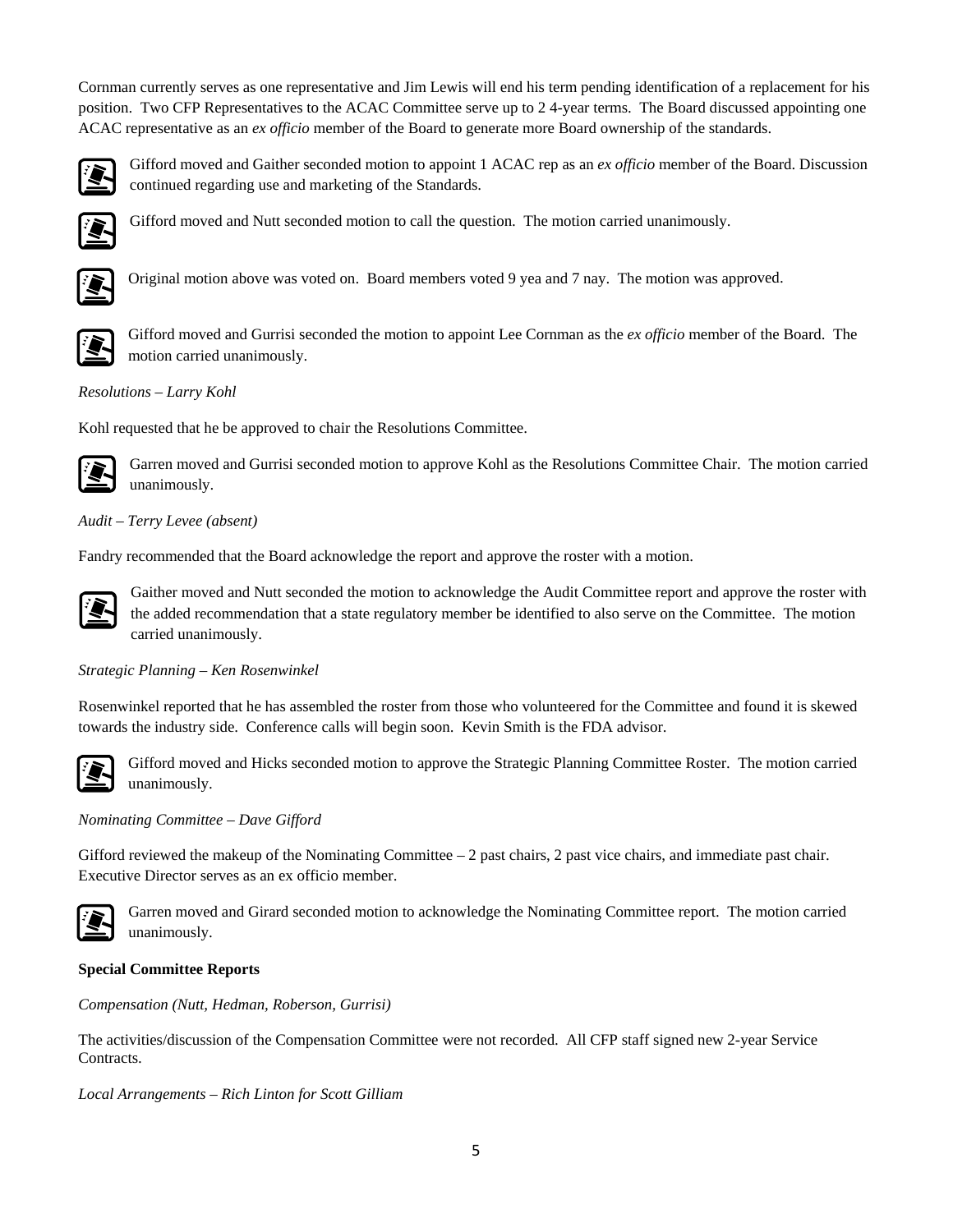The 4 LAC Co-Chairs have been identified. Five levels of local sponsorship are being proposed. A\$5000 level exceeds the current CFP sponsorship level. It is proposed that this is the only level that would receive free registrations and the LAC would reimburse CFP for them. Local sponsorship moneys go into a separate local account and are used to enhance the LAC's arrangements. The Board suggested that Greg Orman be on this committee to coordinate both sponsorship activities.

No motion was taken.

### **Federal Agency Reports**

Please see the Agency reports that are posted on the website for details not in the minutes: <http://foodprotect.org/administration/executive-board-meetings/?id=27>

### *FDA – Kevin Smith*

Smith briefly summarized the status of the 2010 CFP Recommendations pending completion of the formal response letter. FDA will likely find that 16 Food Code-related recommendations will be conceptually agreed to including 5 of 7 from council I and II; 2 Issues (I-024 and II-021) will require more examination/clarification. FDA is likely to concur with 6 of the 9 Council III recommendations. III- 06, 07, and 15 may not be agreed to. A Food Code Supplement will be issued during 2011 that would address finalized recommendations.

FDA is expected to concur with most recommendations related to Program Standards; some may require additional clarification. Revised Program Standards are expected to be ready for January 2011 publication. Smith stated that the CFP process has been vitally important to maintaining the Standards. New enrollees continue to come in. Smith hopes that those who enroll in the Standards will develop an interest in CFP and participate in its involvement in revising the Standards.

A Retail Food Allergen Manual drafted by FDA is coming this year. The Allergen Committee will provide feedback on the draft. The FDA website will post new cut leafy greens refrigeration, storage and handling requirements as well as Time as Public Health Control Guidance and interpretation on sliced tomatos.

Smith reviewed some of the personnel changes at CFSAN – Mike Landa is the new CFSAN director; Faye Feldstein has left the agency; Becky Vigue is returning to Maine; Shirley Baum retired.

### *USDA –John Hicks*

Hicks reported that Dr. Elizabeth Hagan is the new Under Secretary for Food Safety. Dr. John Engeljohn is the Acting Assistant Administrator of Policy and Program Development. The Food Safety Work Group has drafted metrics related to food supply chain intervention points at distribution, retail, and home. The group is identifying the prevalence of selected foodborne hazards in key food commodity groups, FSIS-regulated pathogens in meat and poultry products at retail, and the number and percent of foodborne illnesses associated with specific food commodity types.

Regarding CFP's recommendation to label mechanically tenderized meat, the request is being considered as a rulemaking petition. It has been referred to the Office of Policy and Program Development and has been assigned petition number 10-04.

Hicks briefly summarized the ongoing interagency *Listeria monocytogenes in Retail* Risk Assessment. Contracts have been awarded to Cornell, Virginia Tech and CDC EHS-net to assist in this assessment.

The USDA has joined with five federal partners to launch a website that pulls together information on all government recalls: [www.recalls.gov](http://www.recalls.gov/).

Dr. Hicks powerpoint presentation (on CFP website:<http://foodprotect.org/administration/executive-board-meetings/?id=27>) contains details about USDA's food sampling efforts at retail. The USDA/FSIS Report also highlights the key objectives of the Meat and Poultry Products at Retail Training Course.

# *CDC – Art Liang*

Liang reports that there are more multi-state outbreaks occurring requiring more coordination and more challenging investigations. The current egg outbreak has affected 10 states. They started noticing clusters and eggs from one egg producer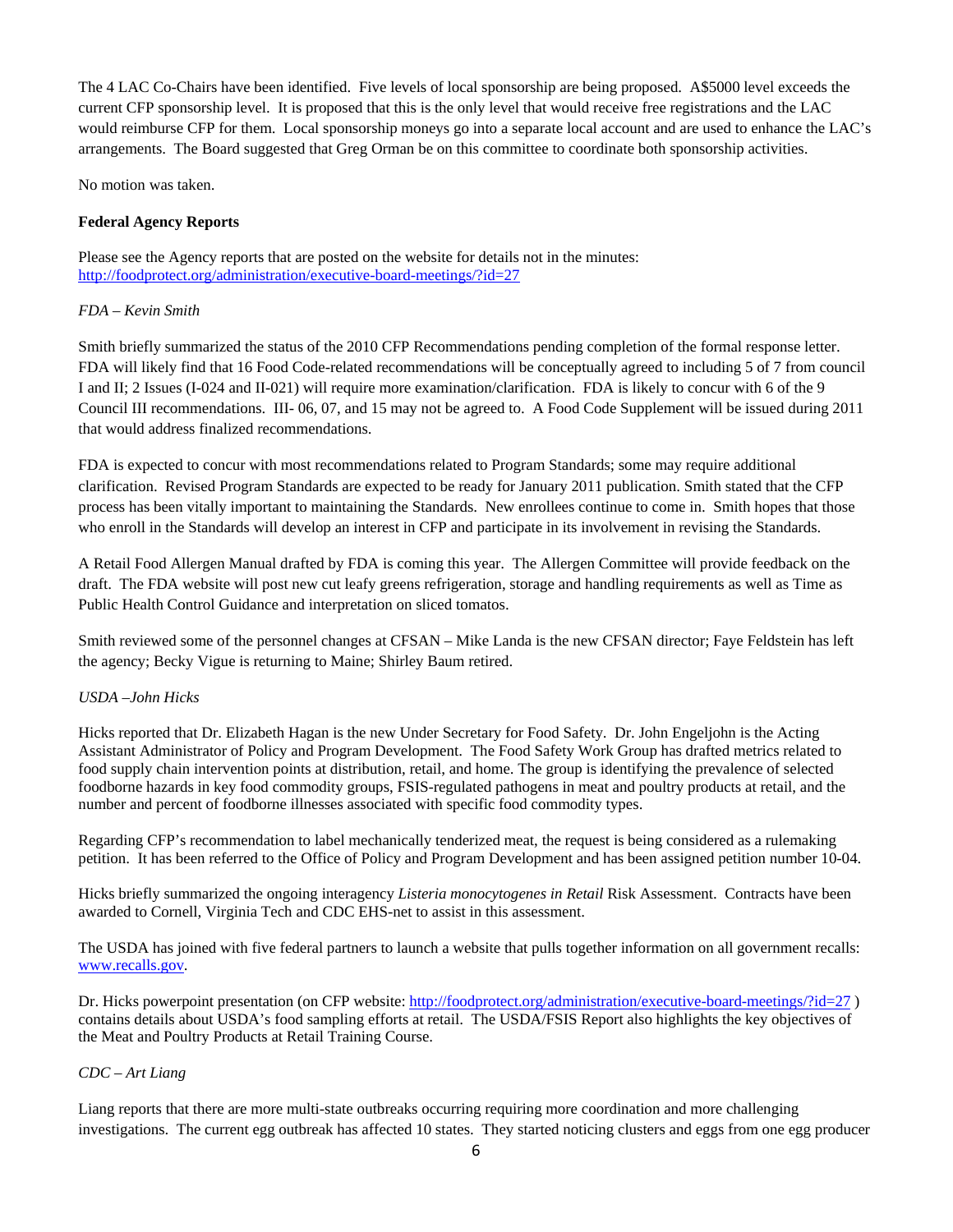were the only ingredient in common. Three states confirmed the link to this producer through scientific analysis. SOP's are being developed to facilitate multi-state outbreak investigations.

The Agency epidemiology groups have been reorganized and the foodborne illness group has been reformed; surveillance (EHS-net) has been separated out. Morris Potter retired. More state agency people are moving to the federal programs – a good thing. On-line course development continues. There is new online material about bed bugs and vector control as well as teaching case studies based on real outbreaks. Completion of online courses earns continuing education credits. EHS-net awards have been given to Minnesota, New York State, and Tennessee.

Klein mentioned that CSPI has an outbreak analysis database on line covering 1997-2007 (latest CDC data). <http://www.cspinet.org/foodsafety/outbreak/pathogen.php>

### **New Business**

### *Site Selection for 2014 Biennial Meeting*

Three Agencies came forward as possible venues for the 2014 meeting to be held in FDA's SE Region – Orlando, Charlotte, and Mobile Bay, AL. The Orlando and Charlotte agencies prepared formal letters of invitation. Mobile Bay, AL submitted a proposal based on the CFP RFP circulated earlier this summer. Cornman outlined the Orlando bid – Florida has been very active in CFP for many years; the 3 State agencies work together well and all will be involved in the CFP Biennial Meeting if it comes to Florida. The State has a strong partnership with industry, including members of the Florida Retail Federation and the Florida Restaurant and Lodging Association. Florida has the largest membership in CFP of any state. Orlando is the #1 tourist destination in the world.



Gifford moved and LeMaster seconded motion to hold the 2014 CFP Biennial Meeting in Orlando, FL. The motion carried unanimously.

### *Terri Ribble – ConferenceDirect* [\(www.conferencedirect.com\)](http://www.conferencedirect.com/)

Terry Ribble, Director of National Accounts, made a presentation of the services she and Conference Direct offer regarding hotel site selection and negotiation. Conference Direct is the largest meeting services organizations offering site selection, contract negotiation, treasury functions, registration processing, problem solving and other economies of expenses and time that would benefit executive staff and the Conference. Most services are provided at no cost to the organization. Conference Direct has influence beyond the scope of most such services because of its size and buying power from hotels. Ribble would customize her services to our needs; decisions would remain with the Executive Staff. She has experience working with government groups, and she has found that government hotel rates can be applied to the entire group in many cases. She has worked with NSF, USDA, WHO and other AFDO affiliates. Hotels value her services because of the business she brings, not only to the hotel but to the entire chain. Ribble has 23 years hotel experience.

### *Conference Direct Discussion (following Ribble's departure)*

Lineberry told of Ribble's success with WAFDO and stated that she was recommended to us by Ellen Layman of AFDO/WAFDO. After much discussion, it became clear that the Executive Board was pleased with the opportunity to take advantage of Ribble's services.



Gifford moved and Garren seconded the motion for CFP to contract with Ribble for the 2014 site selection in Orlando. The motion carried unanimously.

Pippert asked if it would be feasible to have her evaluate the 2012 hotel contract as previously discussed. Garren and Nutt requested "free of charge" services to evaluate the 2012 contract. Staff will research online registration functions and report back in April. "I Plan It" and "Attendee Management Inc." are two services mentioned by Ribble as possible choices for a group of our size.

*Website Support Services*